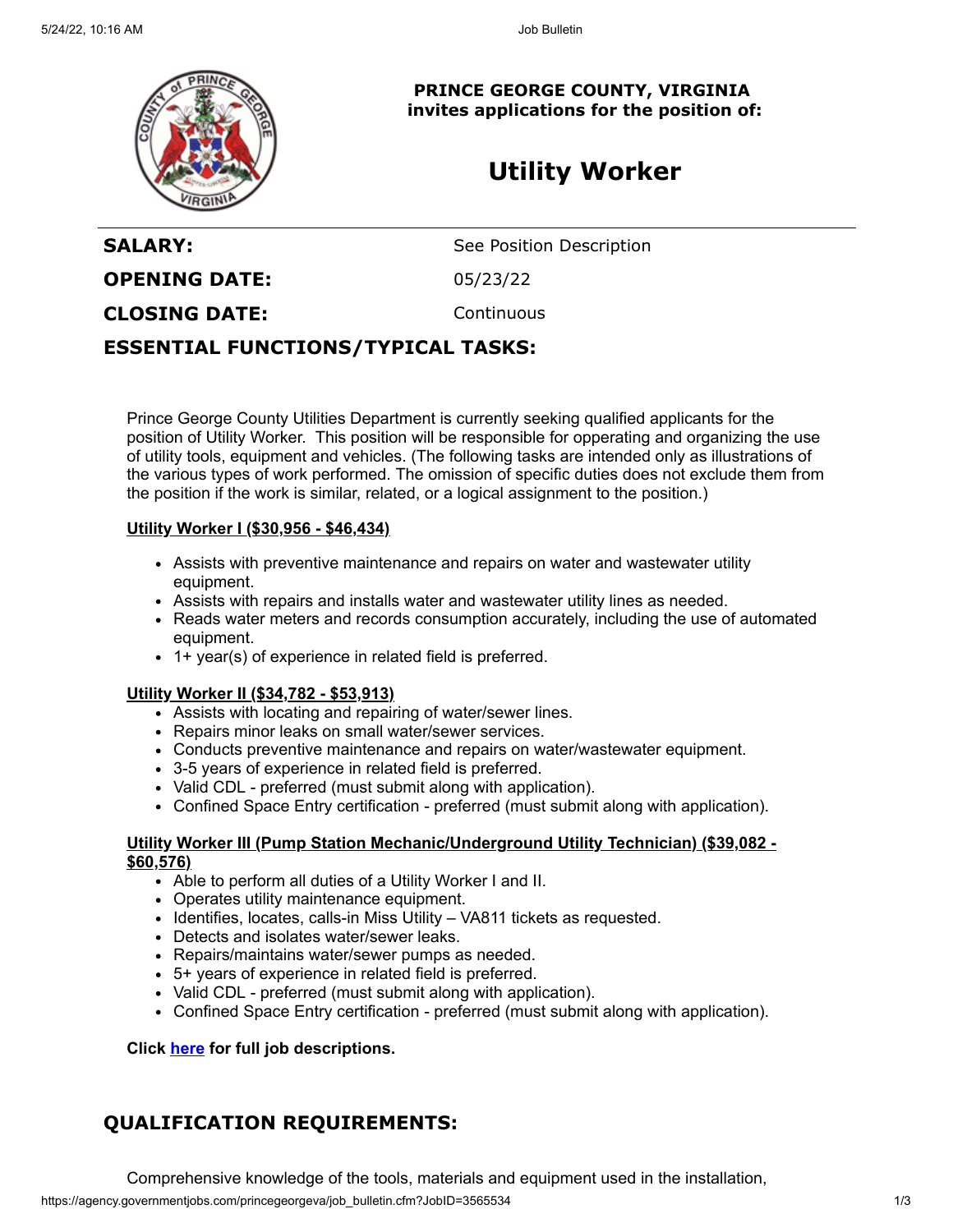replacement, maintenance and repair of utility lines and equipment; comprehensive knowledge of a variety of maintenance and manual tasks involved in the installation, maintenance, repair and replacement of water and wastewater utility lines and equipment; comprehensive knowledge in the use of common hand and power tools; ability to operate utility construction equipment; ability to perform manual and semiskilled labor for extended periods, often under unfavorable conditions; ability to establish and maintain positive working relationships with customers, supervisor and coworkers. Background in sewer pump maintenance is preferred.

# **SPECIAL REQUIREMENTS:**

High school diploma or equivalent required with related water and wastewater utility experience preferred. Any equivalent combination of education and experience and/or training sufficient to demonstrate the required knowledge, skills and abilities is acceptable. Higher levels on the Career Ladder require additional experience, certifications and/or training.

# **ADDITIONAL INFORMATION:**

Valid Commonwealth of Virginia driver's license at hire. May work beyond normal schedule; may be assigned routine scheduled coverage responsibilities under call-out policy; must wear uniform according to standards, including safety equipment.

APPLICATIONS MAY BE FILED ONLINE AT: <http://www.princegeorgecountyva.gov/>

Position #UT052022 UTILITY WORKER WJ

Prince George County 6602 Courts Drive Prince George, VA 23875 804.722.8669

[hr@princegeorgecountyva.gov](mailto:hr@princegeorgecountyva.gov)

### **Utility Worker Supplemental Questionnaire**

- \* 1. Do you currently possess a valid driver's license?
	- □ Yes  $\Box$  No
- \* 2. Do you have a commercial driver's license (CDL)?
	- □ Yes
	- $\Box$  No
	- 3. If you answered "Yes" to question number two, when does your CDL expire?
- \* 4. How many years' experience do you have working in public utilities?
	- $\Box$  None
	- $\Box$  1-3 years
	- $\Box$  4-6 years
	- $\Box$  7 or more years
- \* 5. Do you have experience repairing or maintaining pumps and motors?
	- □ Yes  $\Box$  No